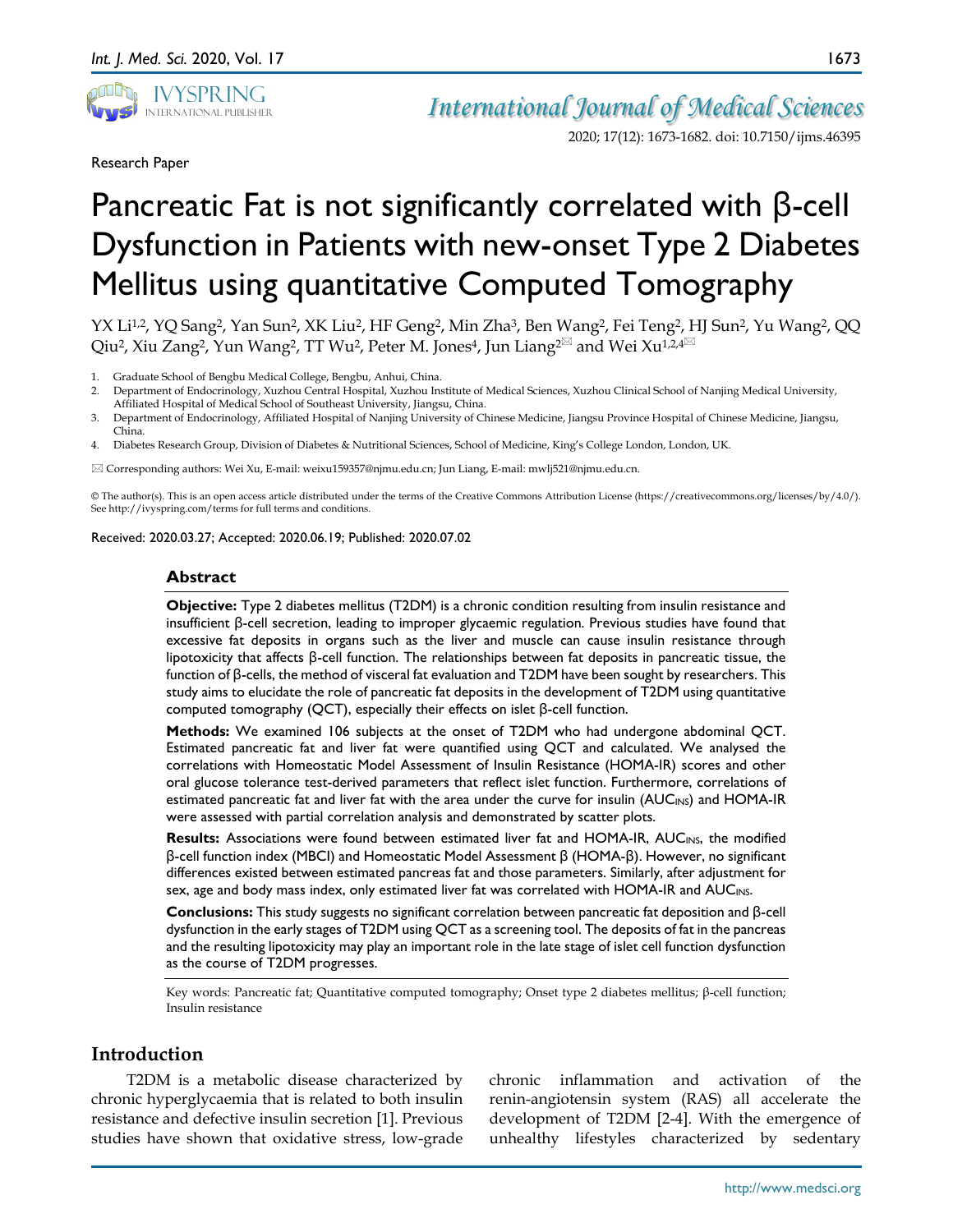behaviours and overnutrition, the increase in metabolic disorders caused by fatty acid spill-over has become a focus of research.

Many studies have demonstrated the contribution of lipotoxicity to the development of T2DM, as the incidence of obesity and metabolic syndrome has increased. Previous study showed that in the non-diabetic state and in subjects with impaired glucose tolerance, circulating endogenous free fatty acids (FFAs) are not independently associated measures of β-cell function, and do not predict deterioration of glucose tolerance [5]. Interestingly, many studies have found that FFAs are involved in the development of insulin resistance. When the level of FFAs in the blood increases, the excessive supply of FFAs and lipids exceeds adipose tissue adaptation, causing adipocyte insulin resistance and lipid accumulation in non-adipose tissues, such as the liver, muscle and pancreatic  $β$  cells as well as around the heart, and causing systemic or local dysfunction [6]. It has been reported that ectopic fat deposition, such as lipid deposition in the liver, can increase peripheral insulin resistance [7- 10]. There are clear methods, such as liver enzyme tests, magnetic resonance imaging (MRI), and quantitative computed tomography (QCT), that can be used to evaluate the degree of liver fat deposition. However, the effects of pancreatic tissue fat deposition on metabolism, insulin resistance and islet cell function have yet to be clearly investigated.

Schaefer first described pancreatic fat infiltration and reported the relationship between human body weight and pancreatic fat content in 1926 [11]. In 1933, Ogilvie autopsied 19 deceased patients and found differences in their pancreatic exocrine glands. The degree of fat increase, the predominant prevalence of obesity and the difference in pancreatic fat content between obese and non-obese individuals led to the development of the concept of "pancreatic lipomatosis" [12]. Catanzaro R et al. proposed the concept of non-alcoholic fatty pancreas disease (NAFPD) in 2016 [13]. The role of pancreatic steatosis in the pathogenesis of T2DM is currently under discussion, as different views have emerged. It is unclear whether lipid accumulation in the pancreas contributes to β-cell dysfunction because to date, no effective enzymology or imaging method has been found that can easily and accurately assess pancreatic fat deposition.

Imaging studies are expected to produce reliable information regarding the amount and content of visceral fat. Indeed, QCT and MRI can accurately calculate the area and volume of intra-abdominal fat and are currently recognized as the gold standard for assessing adipose tissue distribution in the

subcutaneous and abdominal areas [14]. Hepatic and pancreatic fat content can be detected by proton magnetic resonance spectroscopy [15], computed tomography (CT) [16], and MRI [17, 18]. However, MRI is not routinely used because it is time consuming and very expensive. QCT is corrected with a template, and the accuracy of the measurement is high. The measurement of fat is intuitive and accurate, and the accuracy of measuring abdominal fat with QCT is similar to that of MRI. There have been more studies on liver fat deposition [19-21] and fewer on the measurement of pancreatic fat deposition by QCT [22]. We are interested in whether QCT can be used as an economical, efficient and accurate research tool to assess the extent of pancreatic fat deposition and its relationship to islet β-cell function.

The present study was designed to analyse the correlation between fat deposition in two organs and islet cell function in patients with newly diagnosed T2DM by quantifying the fat content of the liver and pancreas with QCT to determine the associations and clinical significance.

# **Methods**

# **Study population**

This study was carried out during the period from Feb 2016 to Jan 2019 at the Endocrinology Department of Xuzhou Central Hospital. A total of 106 subjects with newly diagnosed T2DM included 45 females and 61 males were selected. Ethics approval was obtained from the Ethical Committees of Xuzhou Central Hospital, and the study was conducted in accordance with the principles of the Declaration of Helsinki. Written informed consent was obtained from all participants.

The diagnostic criteria for diabetes were based on the 2014 American Diabetes Association (ADA) criteria. Patients with new-onset T2DM had a plasma fasting glucose level  $> 7.0$  mmol/L or 2 h oral glucose tolerance test (OGTT) values >11.1 mmol/L without a previous diabetes diagnosis.

Subjects were excluded from this study if they had any of the following conditions: (1) hepatic or pancreatic disease, including inflammation, tumour, or autoimmune disease; (2) other malignant tumours; (3) acute complications of diabetes, including diabetic hyperosmolar coma, ketoacidosis, lactic acidosis, or hypoglycaemic coma; (4) active or chronic infection or inflammatory disease; (5) severe liver and kidney dysfunction; (6) use of medicine that affects blood or urine glucose levels; (7) acute cardio-cerebral vascular accident; or (8) pregnancy.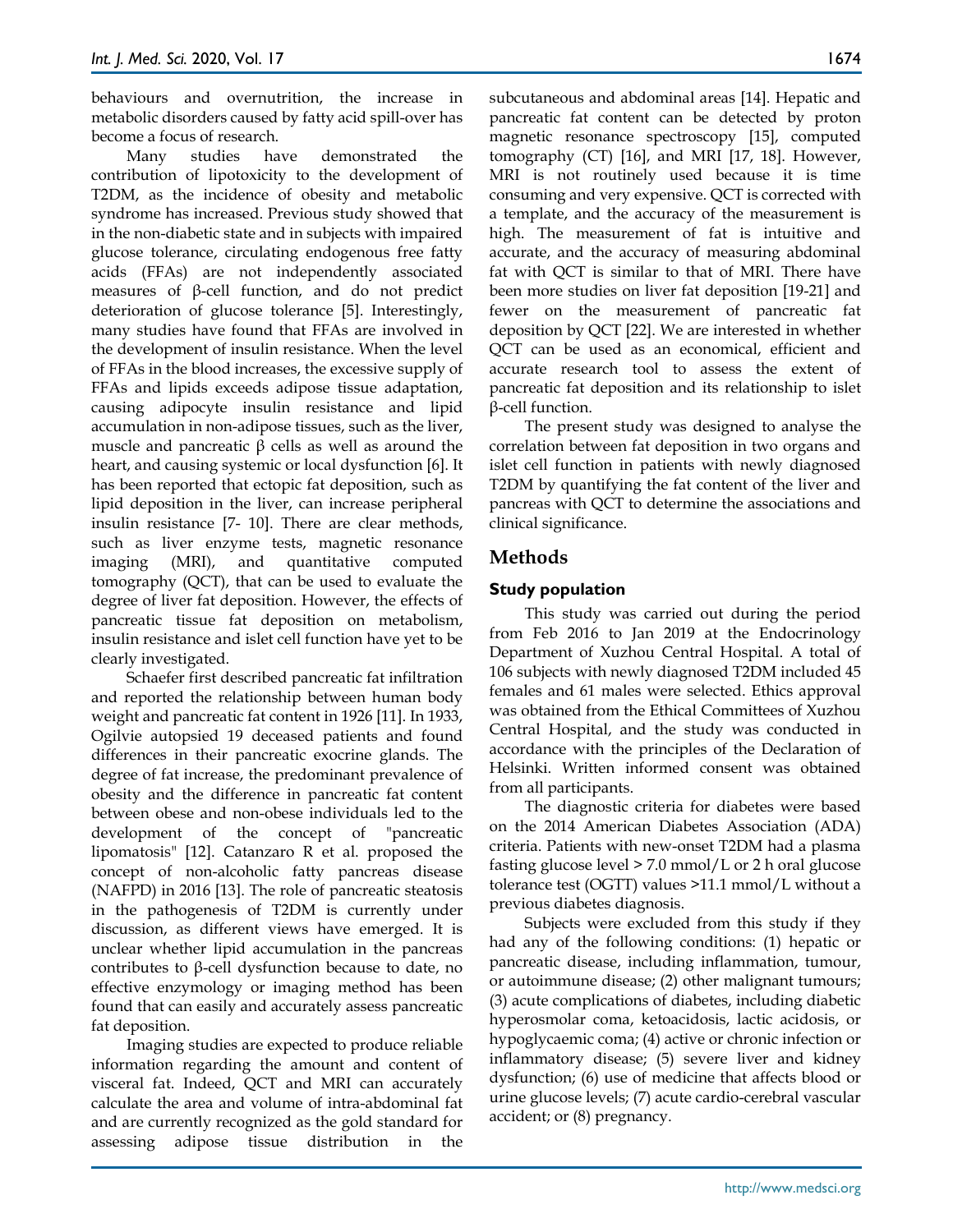#### **Anthropometric measurements**

Height and weight were measured by trained nurses with standardized and calibrated scales and stadiometers. Body mass index (BMI) was calculated with Microsoft Excel as weight in kilograms divided by the square of the height in metres. Waist circumference (WC) was measured midway between the superior border of the iliac crest and the lowest rib. Neck circumference (NC) was measured in the thinnest part of the neck below the throat. Systolic and diastolic blood pressures (SBP and DBP) were measured by trained nurses using a standard mercury sphygmomanometer after the subject had rested for at least 5 min. After an overnight 12-h fast, all subjects underwent routine biochemistry testing, including glycosylated haemoglobin (HbA1c), total cholesterol (TC), triglyceride (TG), high-density lipoprotein (HDL) and low-density lipoprotein (LDL).

#### **Beta cell function and insulin resistance**

To estimate β-cell function (BCF) and insulin resistance (IR), several indices were used. A total of 106 subjects underwent a 2-h, 75-g OGTT during a screening visit. Serum insulin, C-peptide and plasma glucose levels were measured at every time point with blood samples drawn at 0, 30, 60 and 120 min after the subjects consumed the glucose. The areas under the curves (AUC), which were calculated using the trapezoid rule, for glucose and insulin were used to represent the total secretory response over the entire OGTT period. The modified β-cell function index (MBCI) was calculated as follows: (Fasting insulin (Fins)×fasting plasma glucose (FPG))/(120 min plasma glucose (Glucose<sub>120min</sub>)+60 min plasma glucose (Glucose $_{60min}$ )–2FPG) [23]. IR was assessed by the Homeostatic Model Assessment of Insulin

Resistance (HOMA-IR) (HOMA-IR=(Fins×FPG)/ 22.5). The insulin secretion index: Homeostatic Model Assessment  $β$  (HOMA- $β$ ) was calculated as 20×fasting C-peptide (FCP)/(FPG-3.5). ΔI/ΔG was calculated as the insulin increase at 30 min above the basal level divided by the corresponding glucose increase (Ins30min-Fins)/(Glucose30min - FPG).

#### **Quantitative computed tomography**

The subjects underwent routine CT scanning of the upper abdomen using a scanner (GE OPTIMA 680) with a QCT phantom (Mindways, Austin, TX, USA). The scanning parameters were as follows: tube current, 250 mA; tube voltage, 120 kvp; and section thickness, 1 mm. The CT scanning information was transmitted to the QCT Pro 3D spine module software workstation. For quantitative measurement of pancreatic fat, two experienced radiologists independently placed three round regions of interest (ROIs) manually in the pancreatic head, body, and tail in different QCT sections. Care was taken to not include intra-pancreatic vessels and pancreatic ducts. Each of the three ROIs had an area of approximately 100-150 mm2 (Figure 1A). For quantitative measurement of hepatic fat, ROIs were placed on the section at which the right branch of the portal vein enters the liver. Three circular ROIs covering an area of approximately 290 mm2 were drawn into the left lobe, the right anterior lobe and the right posterior lobe. Obvious blood vessels and bile ducts were avoided (Figure 1B). Using the export function of the QCT Pro software database, the field uniformity correction (FUC), the bone mineral density (BMD) value of three measurements and the corresponding calibration slope were derived.

 $\overline{A}$ 





**Figure 1. QCT measurement of pancreatic and liver fat content. A:** Head, body and tail of the pancreas to measure pancreatic fat content. **B:** Left lobe, anterior segment of the right lobe and the posterior segment of the right lobe of the liver to measure liver fat content.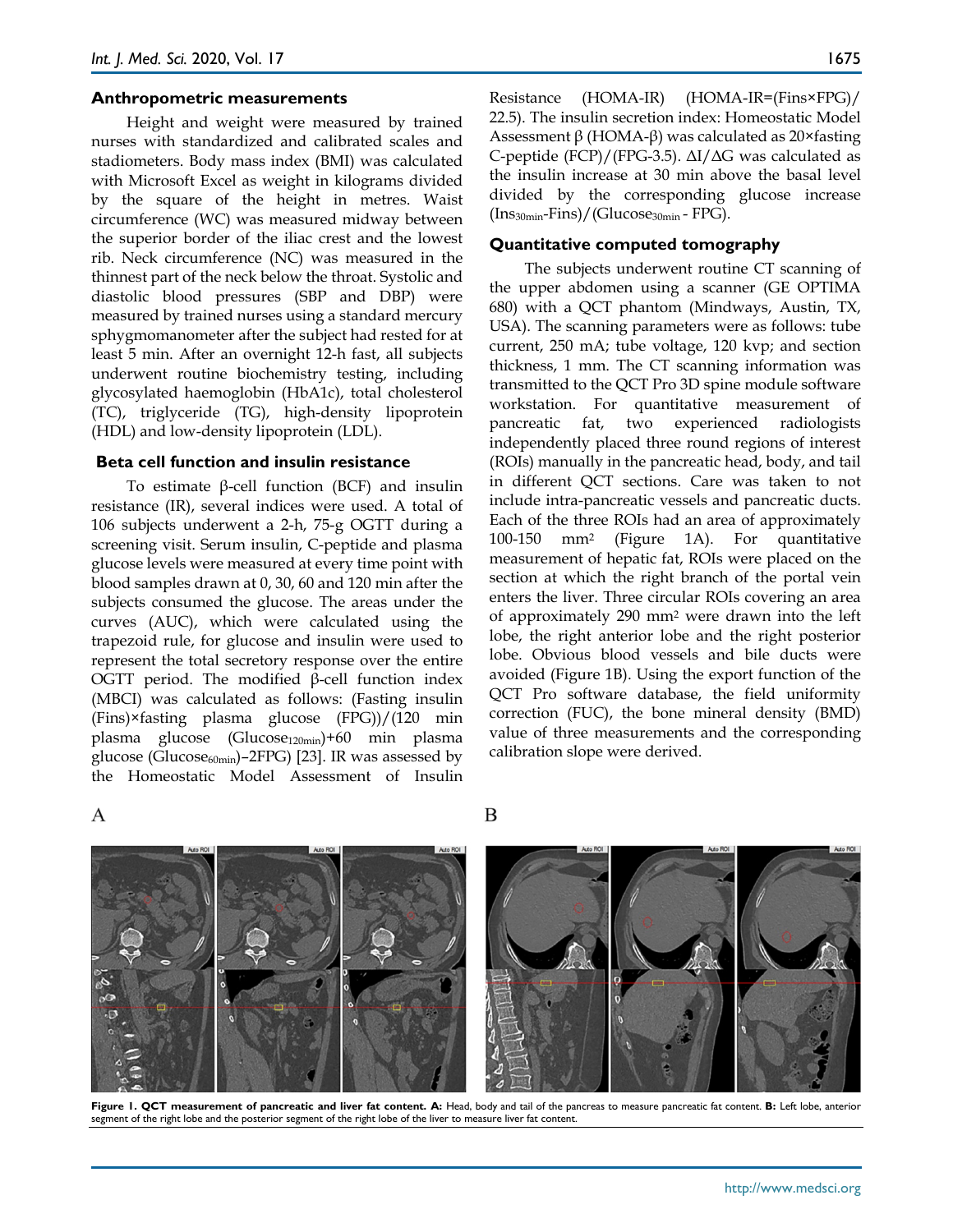| Table 1. Clinical and biochemical characteristics of new-onset T2DM according to estimated pancreatic fat tertiles |  |
|--------------------------------------------------------------------------------------------------------------------|--|
|--------------------------------------------------------------------------------------------------------------------|--|

|                                    | Estimated pancreas fat by QCT |                     |                            |             |
|------------------------------------|-------------------------------|---------------------|----------------------------|-------------|
| Variables                          | T1                            | T <sub>2</sub>      | T <sub>3</sub>             | P for trend |
| Age (years)                        | 41.69±14.93                   | 47.85±10.49         | 48.05±12.86                | 0.031       |
| $WC$ (cm)                          | 102.48±17.21                  | 93.06±10.98         | 95.30±7.93                 | 0.123       |
| $NC$ (cm)                          | 41.43±5.29                    | 36.32±3.63          | 38.70±3.06                 | 0.063       |
| BMI (kg/m <sup>2</sup> )           | 28.52±6.81                    | 26.55±5.76          | 27.16±5.23                 | 0.325       |
| $SBP$ (mm $Hg$ )                   | 134.03±9.81                   | 131.79±13.18        | 128.16±13.77               | 0.774       |
| $DBP$ (mmHg)                       | 79.85±8.69                    | 82.92±8.61          | 79.30±8.11                 | 0.135       |
| *Fins $(\mu I U/mL)$               | 8.3(5.46~13.47)               | 7.91(5.40~12.24)    | 7.11(3.80~14.19)           | 0.964       |
| $*$ Ins $_{30min}$ (µIU/mL)        | 16.65(11.50~34.51)            | 21.26 (8.79~27.85)  | $13.06(7.34 \times 34.60)$ | 0.484       |
| $*Ins60min(\muIU/mL)$              | 26.91 (14.50~49.71)           | 30.27 (17.22~49.05) | 17.83 (10.49~58.08)        | 0.289       |
| $*Ins_{120min}(\mu IU/mL)$         | 25.14 (18.10~48.63)           | 31.72 (15.30~41.02) | 23.26 (10.59~58.63)        | 0.973       |
| $FCP$ (ng/mL)                      | $3.02 \pm 1.83$               | $2.51 \pm 1.25$     | $2.83 \pm 1.26$            | 0.166       |
| $CP_{30min}(ng/mL)$                | $4.12 \pm 2.21$               | $4.09{\pm}3.69$     | $3.63 \pm 2.35$            | 0.728       |
| $CP_{60min}(ng/mL)$                | $5.32 \pm 2.93$               | $5.70 \pm 4.04$     | $4.73 \pm 3.08$            | 0.899       |
| $CP_{120min}(ng/mL)$               | $6.23 \pm 3.79$               | 7.15±6.38           | $6.59{\pm}3.68$            | 0.439       |
| $FPG$ (mmol/L)                     | 10.82±3.87                    | 9.70±3.87           | $10.02{\pm}3.27$           | 0.329       |
| Glucose <sub>30min</sub> (mmol/L)  | 13.97±3.73                    | 13.75±4.38          | 14.80±4.28                 | 0.464       |
| Glucose <sub>60min</sub> (mmol/L)  | 17.63±3.70                    | 17.20±5.18          | 18.31±4.66                 | 0.413       |
| Glucose <sub>120min</sub> (mmol/L) | 17.82±5.85                    | 16.46±6.28          | 18.98±5.36                 | 0.097       |
| $HbA1c$ $(\%)$                     | $10.65 \pm 3.10$              | $9.14 \pm 2.67$     | $10.12{\pm}2.67$           | 0.842       |
| TC(mmol/L)                         | $4.82 \pm 1.32$               | $5.03 \pm 0.98$     | $5.16 \pm 0.97$            | 0.043       |
| TG(mmol/L)                         | $2.70 \pm 2.11$               | $2.43 \pm 1.38$     | $2.87 \pm 2.42$            | 0.737       |
| $HDL$ (mmol/L)                     | $1.05 \pm 0.24$               | $1.09 \pm 0.21$     | $1.01 \pm 0.18$            | 0.139       |
| LDL(mmol/L)                        | $3.04 \pm 0.92$               | $3.22 \pm 0.70$     | $3.32 \pm 0.88$            | 0.823       |

Data are shown as medians (interquartile range) or means ± standard deviations depending on the data distribution. WC, waist circumference; NC, neck circumference; BMI, body mass index; SBP, systolic blood pressure; DBP, diastolic blood pressure; Fins, fasting insulin; Ins<sub>30min</sub>, 30 min insulin; Ins<sub>60min</sub>, 60 min insulin; Ins<sub>120min</sub>, 120 min insulin; FCP, fasting C-peptide; CP<sub>30min</sub>, 30 min C-peptide; CP<sub>60min</sub>, 60 min C-peptide; CP<sub>120min</sub>, 120 min C-peptide; FPG, fasting plasma glucose; Glucose30min, 30 min plasma glucose;  $Glucose<sub>60min</sub>$ , 60 min plasma glucose; Glucose<sub>120min</sub>, 120 min plasma glucose; HbA1c, glycosylated haemoglobin; TC, total cholesterol; TG, triglyceride; HDL, high-density lipoprotein; LDL, low-density lipoprotein.

QCT measurements of hepatic or pancreatic tissue using the Mindways spine module software were converted into percentage fat measurements using a published method for measuring liver fat and pancreatic fat by Cheng X et al. and calculated using the following equation [20-22]:

$$
\%fat_{pancreas} = \left(\frac{Hu_{leanpancreas} - Hu_{pancreas}}{Hu_{leanpancreas} - Hu_{fat}}\right) \times 100\%
$$

$$
\%fat_{liver} = \left(\frac{Hu_{leanliver} - Hu_{liver}}{Hu_{leanliver} - Hu_{fat}}\right) \times 100\%
$$

where HU<sub>pancreas</sub> and HU<sub>liver</sub> are the radiodensity measurements in the pancreatic and hepatic ROIs, and the values were found by converting the BMD measurements from the Mindways scan analysis software to radiodensity values using the QCT Pro scan calibration data.  $HU_{fat}$  and  $HU_{leanliver}$  and HUleanpancreas are the radiodensity values for 100% fat and fat-free hepatic tissue and fat-free pancreatic tissue, respectively, and their values were found by representing fat and fat-free tissue in terms of their basis set equivalent densities of water (H2O) and dipotassium hydrogen phosphate (K2HPO4) and adjusting for tube voltage and person-to-person differences in beam hardening using scan calibration data from the QCT Pro software.

#### **Statistical analysis**

All subjects were categorized into trisections of

estimated pancreas fat and liver fat (T1, T2, T3). The data are presented as medians (interquartile range) or means ± standard deviations depending on the data distribution. We used ANOVA to explore the differences between groups. Correlations of estimated pancreas fat and liver fat with clinical parameters reflecting islet function or insulin resistance were assessed with Pearson's correlation, and those correlations were adjusted for sex, age, BMI (and HOMA-IR or WC) using partial correlation. Linear regression analysis was performed to show the correlation between islet function and estimated liver fat. The trend of AUC<sub>INS</sub> and HOMA-IR changing with estimated pancreas fat or/and liver fat was shown using scatter plots. *P* values less than 0.05 were considered significant. SPSS statistical software version 22.0 was used for data management and statistical analyses.

#### **Results**

# **Comparison of new-onset T2DM characteristics according to estimated pancreas fat**

A total of 106 subjects included 45 females and 61 males participated in the study. The baseline characteristics of the study subjects according to estimated pancreas fat tertiles are presented in Table 1. As the estimated pancreas fat tertile increased,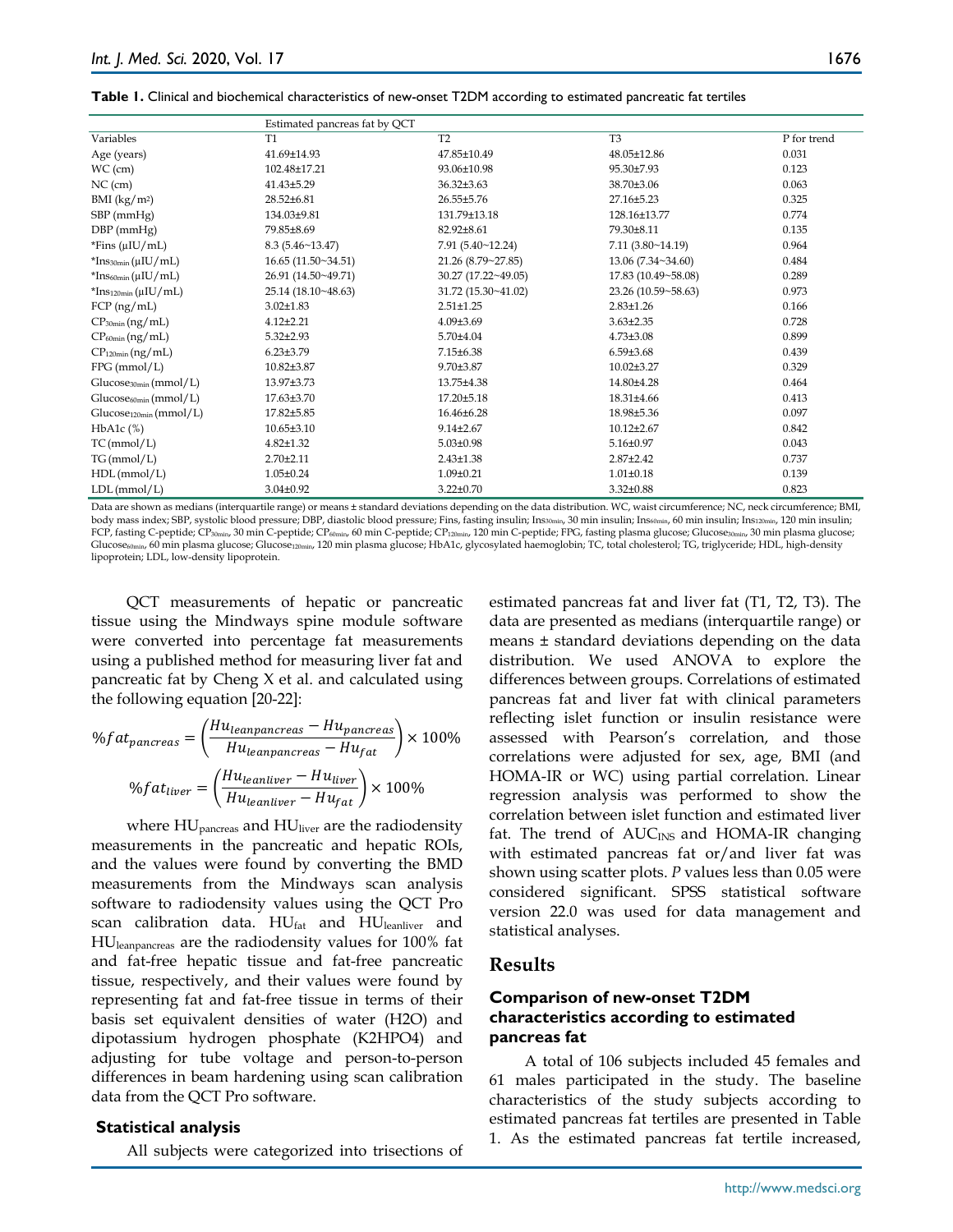patients were more likely to be older. The serum TC content increased across the estimated pancreas fat tertiles (*P* for trend<0.05). There was no significant trend or no trend of increase or decrease between estimated pancreas fat tertiles and WC, NC, BMI, SBP, DBP, serum insulin, C-peptide, plasma glucose, TG, HDL, LDL, HbA1c.

# **Comparison of new-onset T2DM characteristics according to estimated liver fat**

The baseline characteristics of the study subjects according to estimated liver fat tertiles are presented in Table 2. As the estimated liver fat tertile increased, patients were more likely to be younger. BMI (*P* for trend =0.03), Fins (*P* for trend=0.003), 120-min insulin (Ins120min) (*P* for trend=0.006), and FCP (*P* for trend=0.004) levels increased across estimated liver fat tertiles. There was a trend of increase between estimated liver fat tertiles and WC or NC, but this trend was not statistically significant. We could not find increasing or decreasing linear relationships between estimated liver fat tertiles and blood lipids.

## **Estimated pancreas fat or liver fat and BCF**

AUCINS (*r*=0.237, *P*=0.021), MBCI (*r*=0.297, *P*=0.004), and HOMA-β (*r*=0.267, *P*=0.006) were positively correlated with estimated liver fat in the Pearson correlation analysis. However, all correlations lost significance for estimated pancreas fat (Table 3). Linear regression analysis indicated that HOMA-β ( $P=0.014$ ), AUC<sub>INS</sub> ( $P=0.032$ ), and MBCI (*P*=0.024) remained significantly associated with estimated liver fat (Table 4). Furthermore,  $AUC_{INS}$ was associated with estimated liver fat in the partial correlation analysis (*r*=0.271, *P*=0.008). We could not find a significant correlation between estimated pancreas fat and  $AUC_{INS}$  after adjustment for sex, age and BMI (Figure 2A). No significant correlations existed between AUC for glucose or ΔI/ΔG and estimated pancreas fat or liver fat in the Pearson correlation analysis (Table 3). The results regarding estimated liver fat and AUC<sub>INS</sub> and HOMA-β remained significant after accounting for sex, age, BMI and HOMA-IR (or WC) (Supplementary Table 1, Supplementary Table 2).

## **Estimated pancreas fat or liver fat and IR**

IR as calculated by the HOMA-IR was positively correlated with estimated liver fat in the Pearson correlation analysis (*r*=0.311, *P*=0.001) (Table 3). Moreover, partial correlation analysis between estimated liver fat and HOMA-IR showed a correlation coefficient of *r*=0.278 (*P*=0.004) (Figure 2B). No significant correlations were found between estimated pancreas fat and HOMA-IR in either the Pearson or partial correlation analysis (Table 3, Figure 2B).

|  | Table 2. Clinical and biochemical characteristics of new-onset T2DM according to estimated liver fat tertiles |  |  |
|--|---------------------------------------------------------------------------------------------------------------|--|--|
|--|---------------------------------------------------------------------------------------------------------------|--|--|

|                                          | Estimated liver fat by QCT |                     |                     |             |
|------------------------------------------|----------------------------|---------------------|---------------------|-------------|
| Variables                                | T <sub>1</sub>             | T <sub>2</sub>      | T <sub>3</sub>      | P for trend |
| Age (years)                              | 50.33±11.82                | 47.28±12.51         | 39.68±13.13         | < 0.001     |
| $WC$ (cm)                                | 93.76±7.42                 | 97.52±15.47         | 100.78±15.18        | 0.107       |
| $NC$ (cm)                                | 37.90±3.34                 | 38.86±5.42          | $40.43{\pm}4.66$    | 0.09        |
| BMI (kg/m <sup>2</sup> )                 | 26.17±5.40                 | 26.99±7.07          | 29.19±4.99          | 0.03        |
| $SBP$ (mmHg)                             | 130.74±11.68               | 133.32±14.96        | 130.11±10.63        | 0.826       |
| $DBP$ (mmHg)                             | 79.64±8.40                 | 82.00±7.98          | 80.27±9.31          | 0.750       |
| *Fins $(\mu I U/mL)$                     | 6.47(3.78~10.71)           | 7.07(4.09~12.40)    | 10.73(7.05~14.73)   | 0.003       |
| $*$ Ins <sub>30min</sub> ( $\mu$ IU/mL)  | 15.93 (8.08~23.86)         | 13.80(8.36~28.86)   | 21.80 (11.69~37.05) | 0.127       |
| $*$ Ins <sub>60min</sub> ( $\mu$ IU/mL)  | 19.79 (11.66~38.46)        | 23.51 (10.91~36.26) | 32.17 (15.94~63.22) | 0.158       |
| $*$ Ins <sub>120min</sub> ( $\mu$ IU/mL) | 19.77 (13.09~33.30)        | 24.00 (14.92~43.32) | 41.32 (18.76~68.35) | 0.006       |
| $FCP$ (ng/mL)                            | $2.31 \pm 1.35$            | 2.70±1.59           | $3.32 \pm 1.31$     | 0.004       |
| $CP_{30min}$ (ng/mL)                     | $3.69{\pm}3.82$            | $3.69 \pm 2.52$     | $4.47 \pm 1.85$     | 0.281       |
| $CP_{60min}$ (ng/mL)                     | 4.65±4.09                  | 5.25±3.49           | 5.79±2.57           | 0.194       |
| $CP_{120min}$ (ng/mL)                    | $5.67\pm 6.40$             | $6.76 \pm 3.97$     | $7.44\pm3.40$       | 0.114       |
| $FPG$ (mmol/L)                           | 10.57±3.56                 | 10.17±4.05          | $9.91 \pm 3.42$     | 0.445       |
| Glucose <sub>30min</sub> (mmol/L)        | 14.80±3.75                 | 13.99±4.83          | 13.81±3.78          | 0.341       |
| $Glucose_{60min}(mmol/L)$                | 18.24±4.52                 | 17.25±5.18          | 17.73±4.01          | 0.661       |
| $Glucose120min$ (mmol/L)                 | 18.14±6.07                 | 17.26±6.48          | 17.90±5.18          | 0.866       |
| $HbA1c$ $%$                              | 10.67±2.99                 | $9.72{\pm}3.01$     | $9.73 \pm 2.55$     | 0.177       |
| $TC$ (mmol/L)                            | $5.03 \pm 1.11$            | 4.98±1.19           | $5.02 \pm 1.02$     | 0.978       |
| TG (mmol/L)                              | $2.63 \pm 2.05$            | $2.17 \pm 1.20$     | $3.24 \pm 2.50$     | 0.191       |
| $HDL$ (mmol/L)                           | $1.06 \pm 0.19$            | 1.09±0.25           | $1.01 \pm 0.21$     | 0.321       |
| LDL (mmol/L)                             | $3.15 \pm 0.81$            | 3.28±0.92           | $3.16 \pm 0.81$     | 0.955       |

Data are shown as medians (interquartile range) or means ± standard deviations depending on the data distribution. WC, waist circumference; NC, neck circumference; BMI, body mass index; SBP, systolic blood pressure; DBP, diastolic blood pressure; Fins, fasting insulin; Ins30min, 30 min insulin; Ins $\epsilon$ 0 min insulin; Ins120min, 120 min insulin; FCP, fasting C-peptide; CP<sub>30min</sub>, 30 min C-peptide; CP<sub>60min</sub>, 60 min C-peptide; CP<sub>120min</sub>, 120 min C-peptide; FPG, fasting plasma glucose; Glucose<sub>30min</sub>, 30 min plasma glucose; Glucose<sub>60min</sub>, 60 min plasma glucose; Glucose<sub>120min</sub>, 120 min plasma glucose; HbA1c, glycosylated haemoglobin; TC, total cholesterol; TG, triglyceride; HDL, high-density lipoprotein; LDL, low-density lipoprotein.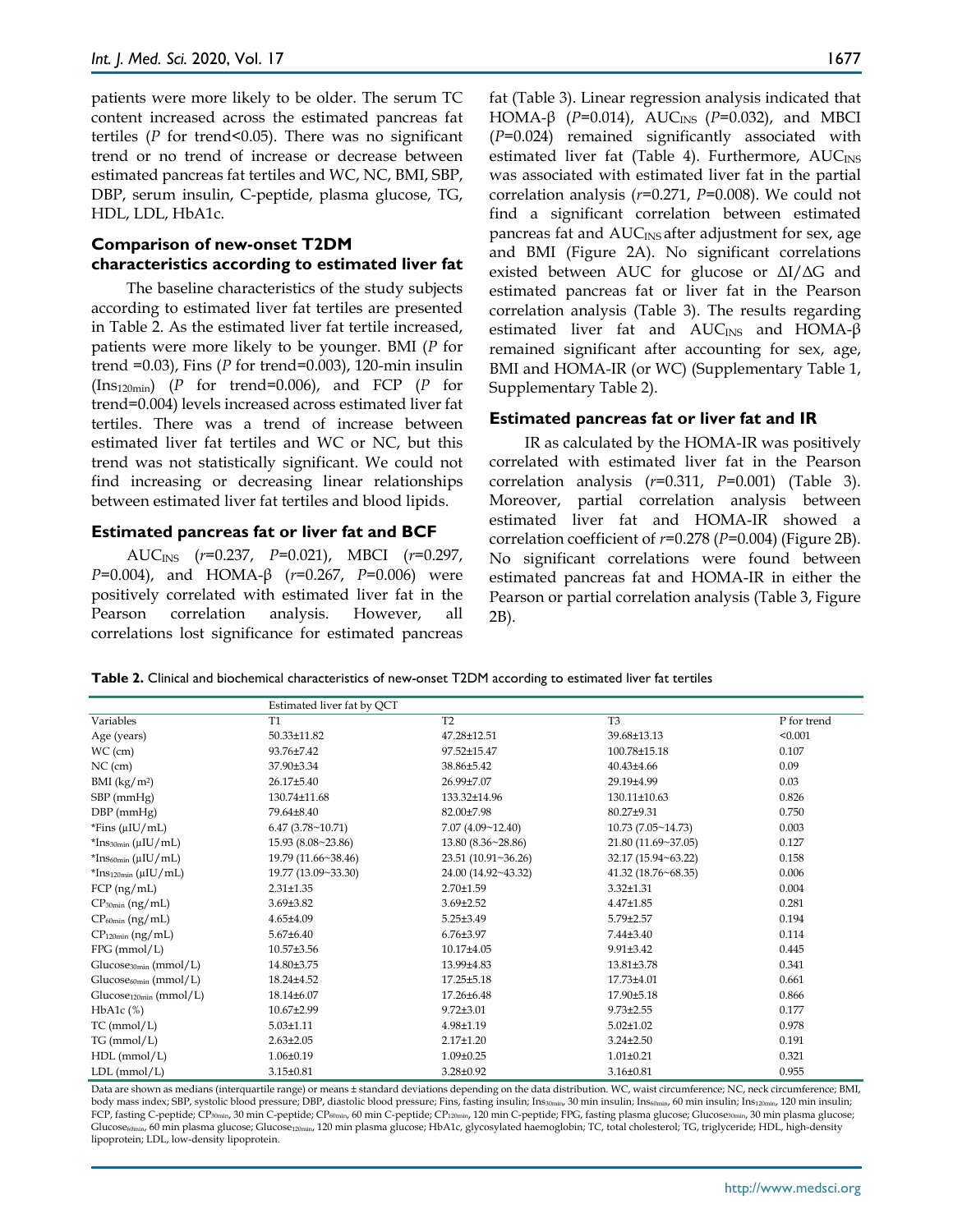

Figure 2. The scatter plots showing the correlation between HOMA-IR, AUC<sub>INS</sub> and estimated pancreas fat or liver fat with the result of partial correlation analysis (controlling for sex, age and BMI). **A:** Estimated liver fat was positively correlated with HOMA-IR (*r*=0.278, *P*=0.004). No significant correlation was found between estimated pancreatic fat and HOMA-IR (*P*=0.681). **B:** Negative correlation of estimated liver fat with AUC<sub>INS</sub> (*r*=0.271, *P*=0.008) and is significant compared to estimated pancreatic fat. (*P*=0.995). A positive correlation was found between estimated pancreatic fat and estimated liver fat (*r*=0.217, *P*=0.019).

**Table 3.** Pearson correlation analysis between estimated pancreas fat or liver fat and clinical parameters reflecting islet function or insulin resistance

|                           | Estimated pancreas fat by QCT |       | Estimated liver fat by QCT |       |
|---------------------------|-------------------------------|-------|----------------------------|-------|
| Variables                 | r                             | P     | r                          | Ρ     |
| HOMA-IR                   | $-0.033$                      | 0.738 | 0.311                      | 0.001 |
| <b>AUC</b> <sub>PG</sub>  | 0.031                         | 0.765 | $-0.014$                   | 0.893 |
| <b>AUC</b> <sub>INS</sub> | $-0.045$                      | 0.664 | 0.237                      | 0.021 |
| <b>MBCI</b>               | $-0.131$                      | 0.217 | 0.297                      | 0.004 |
| $\Delta I/\Delta G$       | $-0.137$                      | 0.194 | 0.173                      | 0.101 |
| $HOMA-\beta$              | 0.020                         | 0.836 | 0.267                      | 0.006 |

HOMA-IR, Homeostatic Model Assessment of Insulin Resistance; AUC<sub>PG</sub>, AUC for plasma glucose; AUC<sub>INS</sub>, AUC for insulin; MBCI, modified β-cell function index; I, insulin; G, glucose; HOMA-β, homeostatic model assessment β.

**Table 4.** Linear regression analysis between estimated liver fat and islet function

|                 | Beta  | 95%CI           |       |       |
|-----------------|-------|-----------------|-------|-------|
| $Y=HOMA-\beta$  | 0.016 | $0.003 - 0.029$ | 2.503 | 0.014 |
| $Y = AUC_{INS}$ | 0.012 | $0.001 - 0.023$ | 2.18  | 0.032 |
| Y=MBCI          | 0.012 | $0.002 - 0.022$ | 2.301 | 0.024 |

HOMA-β, homeostatic model assessment β; AUC<sub>INS</sub>, AUC for insulin; MBCI, modified β-cell function index; CI, confidence interval.

## **Others**

In the whole cohort, a positive correlation was found between estimated pancreas fat and estimated liver fat in the partial correlation analysis (*r*=0.217, *P*=0.019) (Figure 2B).

## **Discussion**

The present study analysed the association between fat deposition in the pancreas and islet cell function in patients with newly diagnosed T2DM by quantifying the fat in the pancreas using QCT. First, significant differences could be found in the estimated liver fat as well as in parameters of the BCF and IR. However, our study also provided an interesting perspective, showing that pancreatic fat in particular did not influence islet cell function in newly diagnosed T2DM patients. To the best of our knowledge, this is the first report to show the correlation of islet cell function and pancreatic fat deposition using QCT.

The excessive accumulation of fat in non-adipose tissues is a reported risk factor for IR in liver and skeletal muscle, contributing to the development and progression of diabetes [24-27]. A theory has been proposed in which excess FFAs from the highly insulin-resistant visceral adipose tissue (VAT) spill into the liver, leading to excess hepatic adiposity and increased insulin resistance [28]. Fat deposition in liver tissue leads to a decrease in the ability of insulin to suppress the production of glucose and the level of VLDL [29, 30]. As the understanding of the mechanism of fat spill-over deepens, another theory proposed that increased intrahepatic lipid accumulation leads to increased export of VLDL-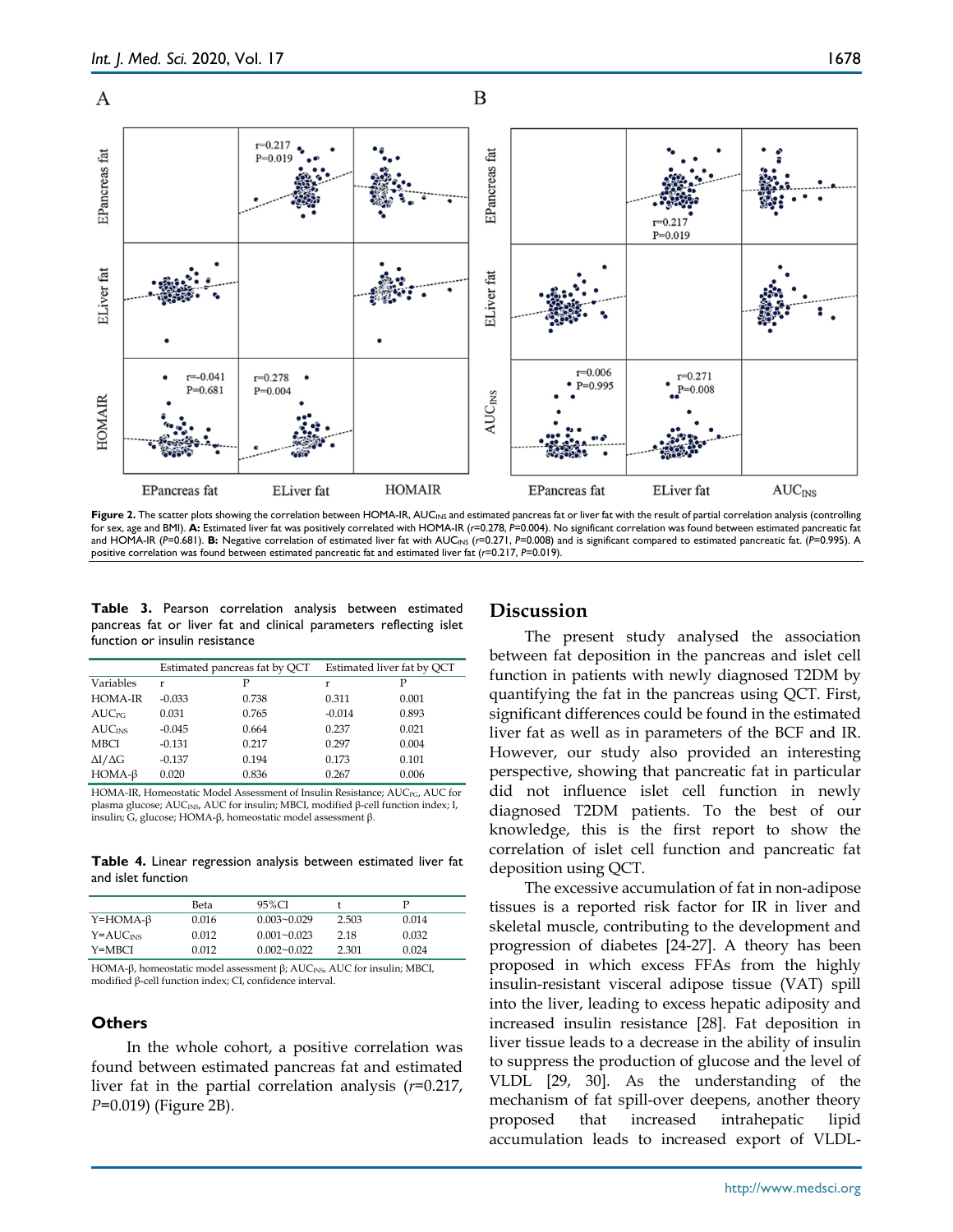triglycerides from the liver, which subsequently deposit in the pancreas, contributing to β-cell failure [31]. Fat deposition in the pancreas causes local chronic low-grade inflammation leading to islet cell inflammation and dysfunction [32- 34]. Fat deposition in the pancreas could potentially have a destructive influence on insulin-producing β cells, both directly through lipotoxic mechanisms mediated by the release of FFAs and indirectly through the activation of inflammatory pathways [35, 36].

Given the interest in the role of excessive pancreatic fat deposition in the pathogenesis of T2DM, there have been few previous studies on the relationship between pancreatic fat and pancreatic endocrine function. One study found that pancreatic fat was a stronger determinant of impaired insulin secretion in subjects with prediabetes [37]. Lu et al. found that pancreatic fat content is associated with β-cell function in Chinese T2DM subjects [38]. Tushuizen et al. also concluded that the pancreatic fat content was inversely associated with β-cell function in nondiabetic subjects [39]. In contrast, some studies have found no association of NAFPD with β-cell function. Researchers from Hong Kong used MRI as a research tool to confirm the lack of a significant correlation between NAFPD and β-cell function after adjusting for hepatic fat content and BMI [40]. Similar findings were also obtained in another study in which research could not establish an association between pancreatic fat content and β-cell function in individuals with impaired glucose metabolism [41]. Wicklow et al. also found that pancreatic triglyceride content, as measured by magnetic resonance spectroscopy (MRS), is not associated with β-cell function in youth with new-onset T2DM [42].

The results we obtained using QCT as a research tool were consistent with the latter study mentioned above. Our study showed that significant differences could be found in estimated liver fat as well as in the parameters of the BCF and IR. HOMA-IR was positively correlated with estimated liver fat. Interestingly, a positive correlation was found regarding estimated liver fat and  $AUC_{INS}$ , MBCI, and HOMA-β. However, we could not establish a relationship between pancreatic fat content and β-cell function. These previous findings and our concurring data lead us to conclude that pancreatic fat is not associated with BCF in individuals with prediabetes and new-onset T2DM [41, 42]. This provides us with more insight into the pathogenesis of T2DM, which is characterized by insulin resistance and β-cell dysfunction. There are two phenomena, glucotoxicity and lipotoxicity, which have been postulated to harm  $β$  cells [43]. Subsequently, the term "glucolipotoxicity" was coined in recognition of the interrelationship

between glucotoxicity and lipotoxicity [43, 44]. Many findings support the hypothesis that glucotoxicity is a necessary initial condition of lipotoxicity [45, 46]. Long-term lipotoxicity has a more important effect on the inhibition of insulin release [47]. The deleterious effect of pancreatic fat on β cells may be permissive to hyperglycaemia in the early stages of T2DM. The deposits of fat in the pancreas and the resulting lipotoxicity may play an important role in the late stage of islet cell dysfunction as the course of T2DM progresses. The influence of glucotoxicity and lipotoxicity on β-cell function and their effects on the pathogenesis of T2DM remain to be further explored.

The association of pancreatic fat and β-cell function was not found in new-onset T2DM. This may be explained by pathophysiological factors, which are more likely to account for the findings. It has been theorized that once T2DM occurs, the effect of other factors superimposing pancreatic steatosis may account for the gradual decline in β-cell function. That is, due to many deleterious cascades, including inflammation, oxidative stress, apoptosis and hypoperfusion of islets, the rate of deterioration of β-cell function is not disproportionate to pancreatic fat accumulation [39]. Additionally, we cannot discriminate between intra- and inter-islet fat accumulations. There may be different mechanisms for the effects of pancreatic exocrine tissue fat deposition and pancreatic islet cell fat deposition on pancreatic islet function. Our observation was found only at the onset of T2DM in individuals and not in other stages of T2DM. Our results support this hypothesis: fat deposits in the liver, an important organ involved in lipid metabolism, play a primary role in IR in early diabetes. The role of the pancreas may be due to the specificity of the tissue structure (there is no specific cell that can store a large amount of fat), and the effect of pancreatic fat deposition on islet cell function cannot be equal to the effect of liver fat deposition on islet cell function.

Abnormal accumulation of fat in hepatocytes cause fatty liver has been clear, but the deposition of fat in the pancreas is currently unclear. Recent studies have found only that fat deposition in pancreatic tissue occurs mostly between lobules [48,49] or that triglycerides are found inside islet cell sediment [50]. The development and functional effects of pancreatic fat deposition are still in the exploration stage. Our team has also made some meagre efforts in the research direction of the mechanism of pancreatic fat deposition. We paid more attention to the pathophysiological mechanism of fat deposition inside the islet because its effect on islet function may exceed the role of fat deposition in pancreatic exocrine tissue.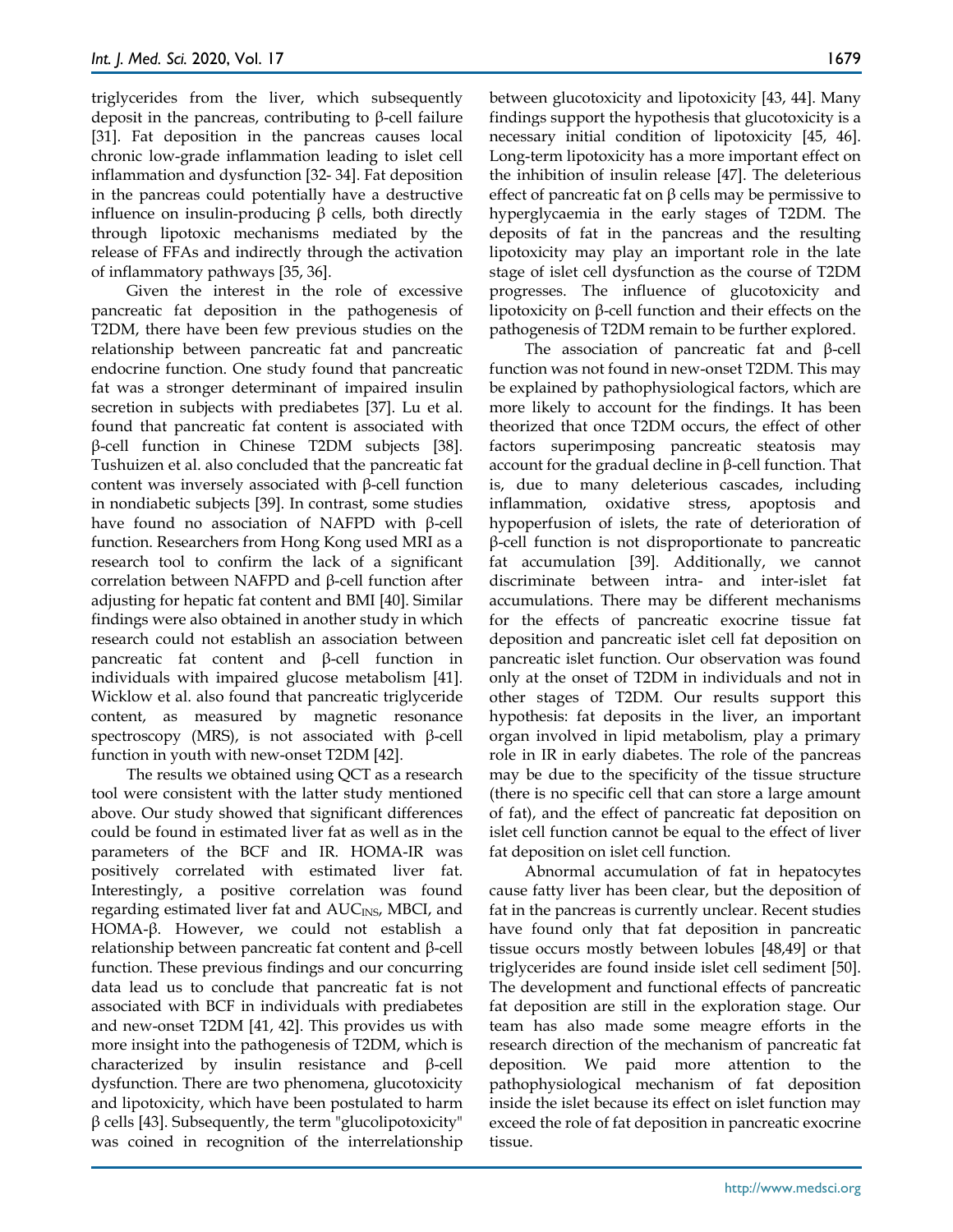Our previous studies have confirmed the presence of stellate cells within the islets (ISCs), which are identical in the expression of retinoid-containing fat droplets [51, 52, 53, 54,55]. A loss of oil red O-stained fat droplets was associated with the activation of diabetic ISCs, and we speculate whether the transfer of lipid droplets from the inside to the outside of the ISCs leads to local fat deposition and the inhibition of normal β-cell function. We are looking for a process of fat droplet metabolism in ISCs, hoping to find a specific target cell for pancreatic fat deposition studies. The stellate cells present in pancreatic exocrine tissues exhibit biological behaviour similar to that in pancreatic islet stellate cells in fat droplet metabolism. We speculate that pancreatic stellate cells (PSCs) may be the target cell for fat deposition in pancreatic exocrine tissues.

Other studies have found striking ethnic differences in the relationship between pancreatic fat and β-cell dysfunction. An inverse relationship between pancreatic fat and insulin secretion was seen in Hispanic adults with mild obesity rather than in black or white adults [56] and African American minority adolescents with prediabetes rather than Latinos [57]. This discrepancy may be due to the differences in the populations studied and suggests a major influence of ancestral genes. However, our study targeted only a small population with new-onset T2DM in China and concluded that there was no correlation between pancreatic fat and β-cell function. The harmful effect of pancreatic fat on insulin secretion may be strengthened in persons who are genetically predisposed to develop T2DM. The racial or ethnic genetic difference in ectopic fat is still unknown and requires further exploration.

In addition to pathophysiological and population selection factors, it is possible that methodological factors also influenced our results. Imaging techniques such as ultrasound, MRI and CT can be used to measure regional adipose tissue *in vivo* [18, 58, 59]. Although MRI is free from radiation, its application is still limited by its high cost and long scanning time. Compared to MRI, CT is convenient and well tolerated by the public. Adipose tissue can be measured quickly and accurately using QCT [60]. Previous studies have reported the application of QCT for the determination of ectopic fat deposition in the liver [20, 61]. An animal study showed that both QCT and MRI measurements of goose liver fat were accurate and reliable compared with chemical methods *in vitro* [19]. However, only one study has been found on the measurement of pancreatic fat by QCT [22], but no studies have explored the relationship between pancreatic fat quantification with QCT and islet β-cell function. Our present study

quantified pancreatic and hepatic fat by QCT. No association between estimated pancreatic fat and islet cell function was found in patients with new-onset T2DM. In addition, we may attribute this to imaging technique. Yao WJ et al. reported that systematic differences between QCT and chemical-shift-encoded magnetic resonance imaging exist, and the result strongly suggests a good correlation between the two measurements [22]. Our results clearly supported that there is no significant correlation between pancreatic fat deposition and β-cell function in the early stages of T2DM using QCT. The method for assessing pancreatic fat deposition using QCT will be further improved in the subsequent assessments of clinical tests.

Our study had several limitations. In this study, blood glucose was measured at only 4 time points, so the model of glucose-stimulated insulin secretion proposed by Mari et al. [62] could not be established. The use of HOMA- $\beta$  to respond to insulin secretion may affect the results of the experiment. Although various functions to assess β-cell function and insulin resistance were used, a gold-standard technique such as a clamp study or minimal modelling of intravenous glucose challenge was not used. Furthermore, the evaluation of the fat content was not done with gold-standard methods, and the studied subjects were exposed to the radiation burden. Finally, the sample size was relatively small and further expansion of the sample size, long-term follow-up observation of patients and specialized animal *in vivo* experiments to determine molecular mechanisms still need further exploration to elucidate further insights into the pathogenesis of pancreatic fat deposition.

Given the above findings, we conclude that ectopic lipid deposition in the liver is related to IR and β-cell dysfunction. There was no significant correlation between pancreatic fat deposition and β-cell function in 106 adults with newly diagnosed T2DM. More meaningfully, this is first report to use QCT as a method to evaluate the correlation of islet cell function and pancreatic fat deposition. Long-term research is needed to gain more insight into the contributing role of ectopic fat in the pancreas to the progressive decline in β-cell function.

# **Supplementary Material**

Supplementary tables. http://www.medsci.org/v17p1673s1.pdf

# **Acknowledgement and declarations**

This work was supported by generous grants from the Natural Science Foundation of Jiangsu Province (BK20171171), the Xuzhou Science and Technology Bureau project (KC16SH110), the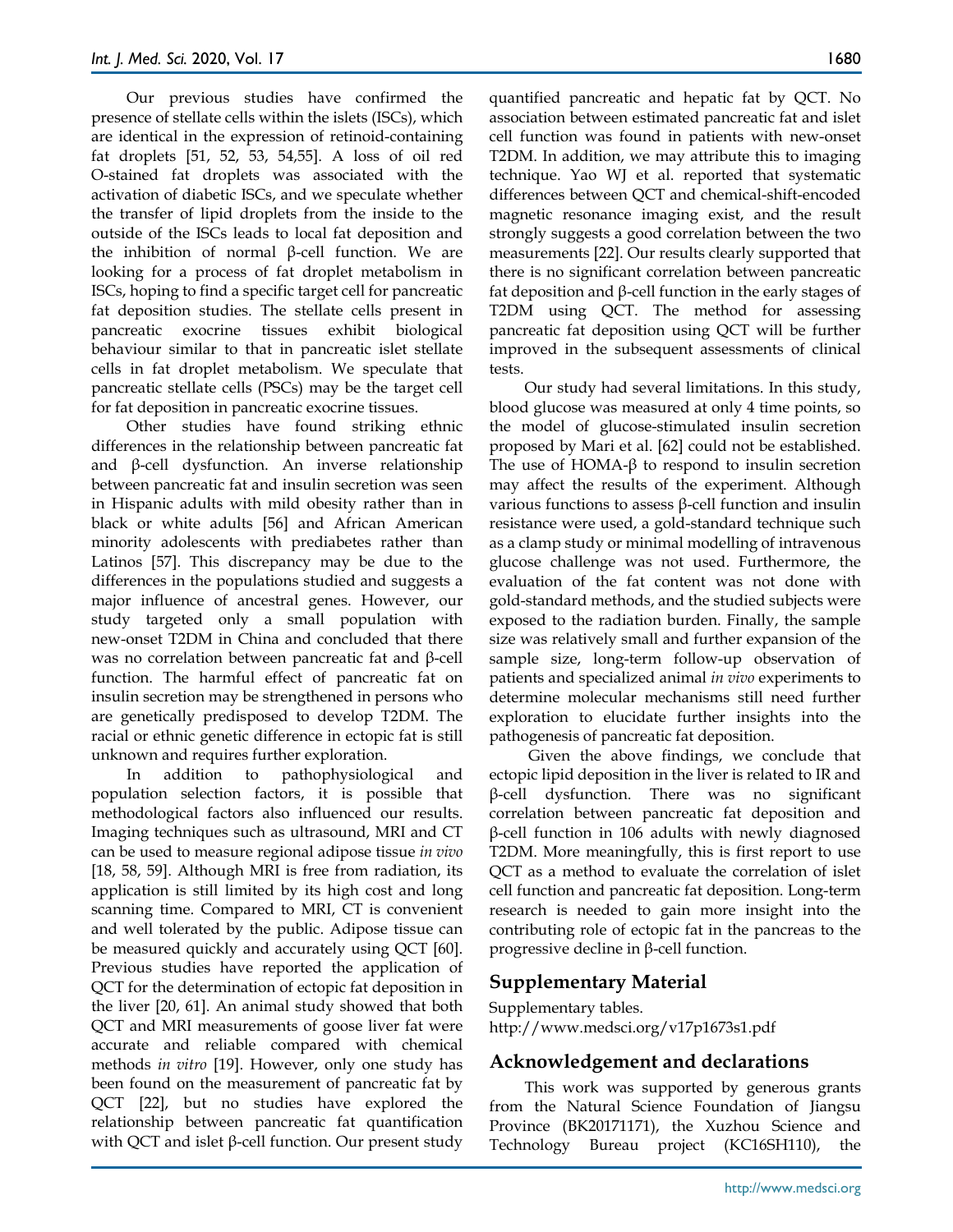National Nature Science Foundation of China (NSFC-81803908). The author gratefully acknowledges the support of K.C.Wong Education Foundation, Hong Kong.

#### **Ethics approval and consent to participate**

This study was reviewed and approved by the Ethical Committees of Xuzhou Central Hospital. Written informed consent was obtained from all of the participants.

#### **Availability of data and material**

Please contact the corresponding author with data requests.

#### **Authors' Contributions**

All authors have approved the final version of the manuscript. Wei Xu is responsible for the integrity of the work as a whole. YX Li, YQ Sang, Yan Sun, XK Liu, HF Geng and Min Zha contributed equally to this work.

## **Competing Interests**

The authors have declared that no competing interest exists.

## **References**

- 1. Chen C, Cohrs CM, Stertmann J, Bozsak R, Speier S. Human beta cell mass and function in diabetes: Recent advances in knowledge and technologies to understand disease pathogenesis. Mol Metab. 2017 Jul 8; 6(9): 943-957.
- Julia M. Dos Santos, Shikha Tewari, Roberta H. Mendes. The Role of Oxidative Stress in the Development of Diabetes Mellitus and Its Complications. Journal of Diabetes Research. 2019; p: 4189813.
- Esser N, Legrand-Poels S, Piette J, Scheen AJ, Paquot N. Inflammation as a link between obesity, metabolic syndrome and type 2 diabetes. Diabetes Res Clin Pract. 2014; 105(2): 141-50.
- 4. Peti-Peterdi J, Kang JJ, Toma I. Activation of the renal renin-angiotensin system in diabetes--new concepts. Nephrol Dial Transplant. 2008; 23(10): 3047-9.
- 5. Eleni Rebelos, Marta Seghieri, Andrea Natali, Beverly Balkau, Alain Golay, Pier Marco Piatti, Nebojsa M. Lalic, Markku Laakso, Andrea Mari, Ele Ferrannini. Influence of endogenous NEFA on beta cell function in humans. Diabetologia. 2015; 58(10): 2344-2351.
- Unger, R. Lipid overload and overflow: metabolic trauma and the metabolic syndrome. Trends in Endocrinology and Metabolism. 2003; 14(9): 398-403.
- 7. Cusi, K. The Role of Adipose Tissue and Lipotoxicity in the Pathogenesis of Type 2 Diabetes. Current Diabetes Reports. 2010; 10(4): 306-315.
- Cantley JL, Yoshimura T, Camporez JP, Zhang D, Jornayvaz FR, Kumashiro N, Guebre-Egziabher F, Jurczak MJ, Kahn M, Guigni BA, Serr J, Hankin J, Murphy RC, Cline GW, Bhanot S, Manchem VP, Brown JM, Samuel VT, Shulman GI. CGI-58 knockdown sequesters diacylglycerols in lipid droplets/ER-preventing diacylglycerol-mediated hepatic insulin resistance. Proc Natl Acad Sci U S A. 2013; 110(5): 1869-74.
- 9. Fabbrini, E. and F. Magkos. Hepatic Steatosis as a Marker of Metabolic Dysfunction. Nutrients. 2015; 7(6): 4995-5019.
- 10. Jornayvaz FR, Birkenfeld AL, Jurczak MJ, Kanda S, Guigni BA, Jiang DC, Zhang D, Lee HY, Samuel VT, Shulman GI. Hepatic insulin resistance in mice with hepatic overexpression of diacylglycerol acyltransferase 2. Proc Natl Acad Sci U S A. 2011; 108(14): 5748-52.
- 11. Schaefer JH. The normal weight of the pancreas in the adult human being: a biometric study. Anat Rec (Hoboken). 1926; 32: 119-132.
- 12. Ogilvie R. The island of Langerhans in 19 cases of obesity. JPathol. 1933; 37: 473-481.
- 13. Catanzaro R, Cuffari B, Italia A, Marotta F. Exploring the metabolic syndrome: Nonalcoholic fatty pancreas disease. World J Gastroenterol. 2016; 22: 7660-7675.
- 14. Kullberg J, von Below C, Lönn L, Lind L, Ahlström H, Johansson L. Practical approach for estimation of subcutaneous and visceral adipose tissue. Clin Physiol Funct Imaging. 2007; 27(3): 148-53.
- 15. Ildiko Lingvay, Victoria Esser, Jaime L. Legendre, Angela L. Price, Kristen M. Wertz, Beverley Adams-Huet, Song Zhang, Roger H. Unger, Lidia S.

Szczepaniak. Noninvasive Quantification of Pancreatic Fat in Humans. The Journal of Clinical Endocrinology & Metabolism. 2009; 94(10): 4070-4076.

- 16. Zsóri G, Illés D, Ivány E, Kosár K, Holzinger G, Tajti M, Pálinkás E, Szabovik G, Nagy A, Palkó A, Czakó L. In New-Onset Diabetes Mellitus, Metformin Reduces Fat Accumulation in the Liver, But Not in the Pancreas or Pericardium. Metab Syndr Relat Disord. 2019; 17(5): 289-295.
- 17. Joanna Pieńkowska, Beata Brzeska, Mariusz Kaszubowski, Oliwia Kozak, Anna Jankowska, and Edyta Szurowska. MRI assessment of ectopic fat accumulation in pancreas, liver and skeletal muscle in patients with obesity, overweight and normal BMI in correlation with the presence of central obesity and metabolic syndrome. Diabetes Metab Syndr Obes. 2019; 12: 623-636.
- 18. Shen N, Li X, Zheng S, Zhang L, Fu Y, Liu X, Li M, Li J, Guo S, Zhang H. Automated and accurate quantification of subcutaneous and visceral adipos tissue from magnetic resonance imaging based on machine learning. Magn Reson Imaging. 2019.
- 19. Xu L, Duanmu Y, Blake GM, Zhang C, Zhang Y, Brown K, Wang X, Wang P, Zhou X, Zhang M, Wang C, Guo Z, Guglielmi G, Cheng X. Validation of goose liver fat measurement by QCT and CSE-MRI with biochemical extraction and pathology as reference. European Radiology. 2017; 28(5): 2003-2012.
- 20. Cheng X, Blake GM, Brown JK, Guo Z, Zhou J, Wang F, Yang L, Wang X, Xu L. The measurement of liver fat from single-energy quantitative computed tomography scans. Quant Imaging Med Surg. 2017; 7(3): 281-291.
- 21. Guo Z, Blake GM, Li K, Liang W, Zhang W, Zhang Y, Xu L, Wang L, Brown JK, Cheng X, Pickhardt PJ. Liver Fat Content Measurement with Quantitative CT Validated against MRI Proton Density Fat Fraction: A Prospective Study of 400 Healthy Volunteers. Radiology. 2020; 294(1): 89-97.
- 22. Yao WJ, Guo Z, Wang L, Li K, Saba L, Guglielmi G, Cheng XG, Brown JK, Blake GM, Liu B. Pancreas fat quantification with quantitative CT: an MRI correlation analysis. Clin Radiol. 2020.
- 23. LH, Huang Y, Zhou J, Liang XH, Xian J, Li L, Qin YF. Use of First‐phase Insulin Secretion in Early Diagnosis of Thyroid Diabetes and Type 2 Diabetes Mellitus. Chin Med J. 2017; 130: 798‐804.
- 24. Idilman IS, Tuzun A, Savas B, Elhan AH, Celik A, Idilman R, Karcaaltincaba M. Quantification of liver, pancreas, kidney, and vertebral body MRI-PDFF in non-alcoholic fatty liver disease. Abdom Imaging. 2015; 40(6): 1512-9.
- 25. Hu, H.H., K.S. Nayak, and M.I. Goran. Assessment of abdominal adipose tissue and organ fat content by magnetic resonance imaging. Obes Rev. 2011; 12(5): e504-15.
- 26. Rijzewijk LJ, van der Meer RW, Smit JW, Diamant M, Bax JJ, Hammer S, Romijn JA, de Roos A, Lamb HJ. Myocardial steatosis is an independent predictor of diastolic dysfunction in type 2 diabetes mellitus. J Am Coll Cardiol. 2008; 52(22): 1793-9.
- 27. Kitade H, Chen G, Ni Y, Ota T. Nonalcoholic Fatty Liver Disease and Insulin Resistance: New Insights and Potential New Treatments. Nutrients. 2017; 9(4).
- 28. Randle PJ, Garland PB, Hales CN, Newsholme EA. The glucose fatty-acid cycle. Its role in insulin sensitivity and the metabolic dis- turbances of diabetes mellitus. Lancet. 1963; 1: 785-789.
- 29. Seppala-Lindroos A., Vehkavaara S., Hakkinen A.M., Goto T., Westerbacka J., Sovijarvi A., Halavaara J., Yki-Järvinen H. Fat accumulation in the liver is associated with defects in insulin suppression of glucose production and serum free fatty acids independent of obesity in normal men. J Clin Endocrinol Metab. 2002; 87: 3023-3028.
- 30. Adiels M., Westerbacka J., Soro-Paavonen A., Hakkinen A.M., Vehkavaara S., Caslake M.J., Packard C., Olofsson S.O., Yki-Järvinen H., Taskinen M.R. Acute suppression of VLDL1 secretion rate by insulin is associated with hepatic fat content and insulin resistance. Diabetologia. 2007; 50: 2356-2365.
- 31. Taylor R. Banting Memorial lecture 2012: reversing the twin cycles of type 2 diabetes. Diab Med: J British Diab Assoc. 2013; 30: 267-75.
- 32. Samuel V.T, Shulman G.I. Mechanisms for Insulin Resistance: Common Threads and Missing Links. Cell. 2012; 148: 852-871.
- 33. Rehman K., Akash M.S.H. Mechanisms of inflammatory responses and development of insulin resistance: How are they interlinked?. Journal of Biomedical Science. 2016; 23: 87.
- 34. Van Greevenbroek M.M.J, Schalkwijk C.G., Stehouwer C.D.A. Obesity-associated low-grade inflammation in type 2 diabetes mellitus: causes and consequences. Netherlands Journal of Medicine. 2013; 71: 174-187.
- 35. Lê KA, Ventura EE, Fisher JQ, Davis JN, Weigensberg MJ, Punyanitya M, Hu HH, Nayak KS, Goran MI. Ethnic differences in pancreatic fat accumulation and its relationship with other fat depots and inflammatory markers. Diabetes Care. 2011; 34(2): 485-90.
- 36. van Raalte DH, van der Zijl NJ, Diamant M. Pancreatic steatosis in humans: cause or marker of lipotoxicity? Curr Opin Clin Nutr Metab Care. 2010; 13(4): 478-85.
- 37. Heni M, Machann J, Staiger H, Schwenzer NF, Peter A, Schick F, Claussen CD, Stefan N, Häring HU, Fritsche A. Pancreatic fat is negatively associated with insulin secretion in individuals with impaired fasting glucose and/or impaired glucose tolerance: a nuclear magnetic resonance study. Diabetes Metab Res Rev. 2010; 26(3): 200-5.
- 38. Lu T, Wang Y, Dou T, Xue B, Tan Y, Yang J. Pancreatic fat content is associated with β-cell function and insulin resistance in Chinese type 2 diabetes subjects. Endocr J. 2019 Mar 28; 66(3): 265-270.
- 39. Tushuizen, M. E., Bunck, M. C., Pouwels, P. J., Bontemps, S., van Waesberghe, J. H., Schindhelm, R. K., Mari, A., Heine, R. J., & Diamant, M. Pancreatic fat content and beta-cell function in men with and without type 2 diabetes. Diabetes care. 2007; 30(11): 2916‐2921.